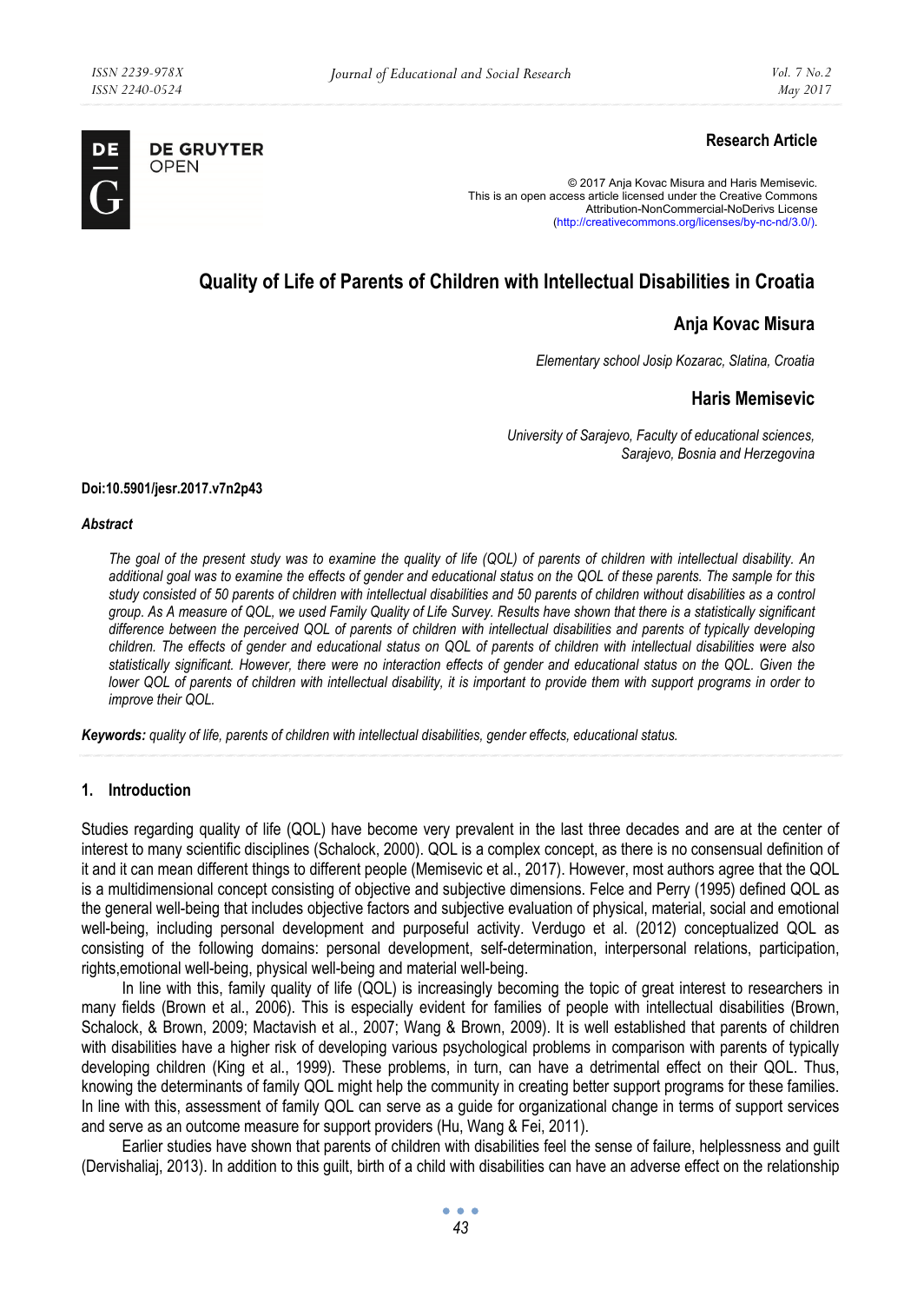between the parents (Leutar and Oršulić, 2015). Additional pressure and stress due to changes in family dynamics especially affects the mothers because they usually take the major part of responsibility of caring for the child. As a consequence of this, they are often faced with a sense of incompetence and failure and are also more likely to experience depressive symptoms than their husbands (Bristol, Gallagher, & Schopler, 1988). Aras (2014) in her study stated that mothers of children with hearing impairments do less well than fathers in dimensions of health on the SF-36 health status questionnaire, and that their QOL related to health is poorer in physical, emotional and social terms. In such cases there is a possibility of social isolation, which can cause mother's exclusion from the social environment (Veisson, 1999). Dervishaliaj (2013) states that parental stress reciprocally influences their child with disability - as parents are more dissatisfied, they are poorer at meeting the child's needs. It is very important to mention the high rate of stress in parents due to financial difficulties, which parents of children with disabilities often have (Singer & Farkas, 1989).

Additional difficulty for the parents stems from the lack of social support services and through deprivation of their basic rights (Byrne and Cunningham, 1985; Jones and Passey, 2005). Some studies have indicated that support services and resources in general can have a protective effect against increased stress (Meppelder et al., 2014).

Lin et al. (2009) found the reduced quality of life of caregivers of children with intellectual disabilities, which are caused by factors such as health of caregivers, family income and the stress caused by a lack of social supports. Many studies have shown that economic status plays a significant role for the QOL; the higher socioeconomic status, the higher is QOL (Wang et al., 2004; Chou, Pu, Kroger, 2008; Chiu, 2013). Yau and Li-Tsang (1999) found that better financial situation makes it easier to cope with the costs related to the health of a child with disability and facilitates adaptation of parents to the situation. Park, Turnbull & Turnbull (2002) argued that the families of children with disabilities were more affected by poor financial conditions than families of children with typical development, particularly in the aspect of health, productivity, housing conditions, emotional well-being and family relationships.

In contrast to these objective difficulties, it is important to emphasize some positive aspects that parents of children with disabilities have experienced. For example, in a study by Stainton and Besser (1998), parents reported a number of positive things that a birth of a child with intellectual disability had on their lives such as increased sense of purpose, increased tolerance and understanding, positive impact on others/society etc.

Current research about the QOL of parents of children with disabilities has been mainly conducted in USA, Australia, UK and Sweden. There are very few such studies conducted in the western Balkans countries. Thus, the goal of the present study was to investigate the quality of life of parents of children with intellectual disabilities in Croatia and to compare it with the quality of life of parents of children without intellectual disability. Additional objectives were to examine the influence of gender and educational status on the quality of life of parents of children with intellectual disabilities.

## **2. Methods**

#### *2.1 Participants*

The study included 50 parents of children with intellectual disabilities (25 mothers and 25 fathers) and 50 parents of typically developing children (25 mothers and 25 fathers) serving as a control group. Children of all parents were primary school children, between the ages 7 and 15. The mean age of parents of children with intellectual disabilities was 38.6 years (SD = 6.1), and in parents of typically developing children mean age was 39.5 years (SD = 6.2). There were no statistically significant differences in the mean age of parents in two groups (t =  $0.74$ , p =  $0.46$ ). Parents were recruited from two primary schools in Virovitica-Podravina and a primary school in Vukovar-Srijem County (Republic of Croatia). Parents of children with intellectual disabilities were divided into two groups based on their educational status: parents who have completed elementary/high school and parents who have completed college/university.

#### *2.2 Instruments*

Beach Center Family Quality of Life Scale (2015) was used for assessing the QOL. This scale contains 25 items which are divided into dimensions of family interaction, parenting, emotional well-being, physical/material well-being and support related to the difficulty. This questionnaire gives an overall score for QOL and the total score was used as the dependent variable in this study. The questionnaire was not previously applied in Croatia, but many cross-cultural studies have shown that the instrument is valid and reliable for use in various cultures (Verdugo, Córdoba & Gómez, 2005 ; Hu et al., 2011). Participants provide their answers on a 1-5 point Likert scale and rate their satisfaction with specific QOL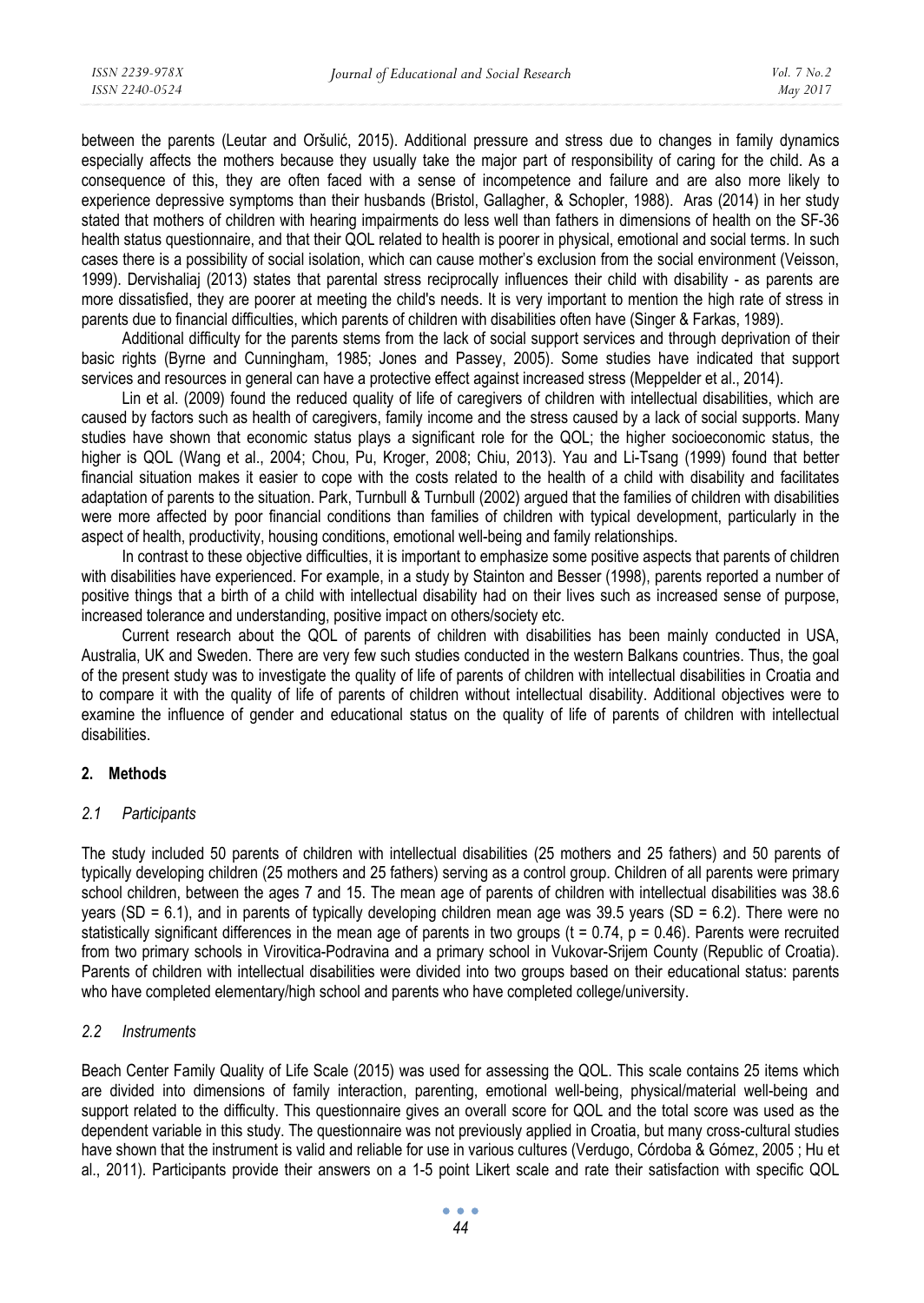aspects (1- not at all important, 5- very important). Numerous studies have confirmed the excellent psychometric properties of the questionnaire (Hoffman, Marquis, Poston, Summers & Turnbull, 2006). Also, the validity of the instrument is satisfactory (Summers et al., 2005). Cronbach alpha of the whole questionnaire in this study was .93, which is consistent with previous findings.

## *2.3 Procedure*

Parents were invited for a school meeting where the principal author explained the goals of the study. It was emphasized that the participation is voluntary and the data will be analyzed anonymously. Participants were then given a QOL questionnaire. Completed questionnaires were collected two weeks later.

### *2.4 Statistical analysis*

For the purposes of this study, we used descriptive and inferential statistics. To assess the differences in QOL between parents of children with intellectual disability and parents of typically developing children we conducted an independent ttest and as a measure of effect size we calculated a Cohen's coefficient d. Two-factor analysis of variance was made to check the influence of gender and professional education on QOL. For all the tests, we set the alpha level at 0.05. The data were analyzed with a computer program SPSS v.13 for Windows.

#### **3. Results**

The results of the mean scores on the QOL scale are shown in Table 1.

**Table 1.** The mean scores of quality of life of parents of children with intellectual disability and parents of typically developing children

| Parents                                            | Μ     | SС   | t-test  | Cohen'd |  |
|----------------------------------------------------|-------|------|---------|---------|--|
| Parents of children with intellectual disabilities | 98.3  | 14.1 | $4.93*$ | $-0.99$ |  |
| Parents of typically developing children           | 110.4 | 10.1 |         |         |  |
| Note: *p<.001: n=100.                              |       |      |         |         |  |

As can be seen from table 1, parents of typically developing children reported their QOL to be much better than parents of children with intellectual disability. Besides statistical significance in the scores, an effect size, according to Cohen'd coefficient was also large.

In practical terms it means that parents of typically developing children reported their QOL scores to be nearly one standard deviation higher than the scores of parents of children with intellectual disability.

Secondly, we wanted to assess the impact of gender and educational level of parents of children with intellectual disability on the their QOL scores. The cross-tabulated mean scores are shown in Table 2.

**Table 2.** Mean scores on QOL in relation to gender and educational level in parents of children with intellectual disability

| Gender | Level of education     | М     | <b>SD</b> | N  |
|--------|------------------------|-------|-----------|----|
| female | Elementary/high school | 86.0  | 21.8      | 10 |
|        | College/university     | 96.9  | 10.5      | 15 |
|        | Total                  | 92.5  | 16.5      | 25 |
| male   | Elementary/high school | 99.0  | 8.1       | 10 |
|        | College/university     | 107.5 | 5.6       | 15 |
|        | Total                  | 104.1 | 7.8       | 25 |
| total  | Elementary/high school | 92.5  | 17.4      | 20 |
|        | College/university     | 102.2 | 9.9       | 30 |
|        | Total                  | 98.3  | 14.1      | 50 |

Two-factor analysis of variance showed a statistically significant effect of gender on the quality of life (F (1.46) = 11.2; p  $< 0.01$ ), and statistically significant effect of educational level on the quality of life (F (1.46) = 7.5; p < 0.01). However, there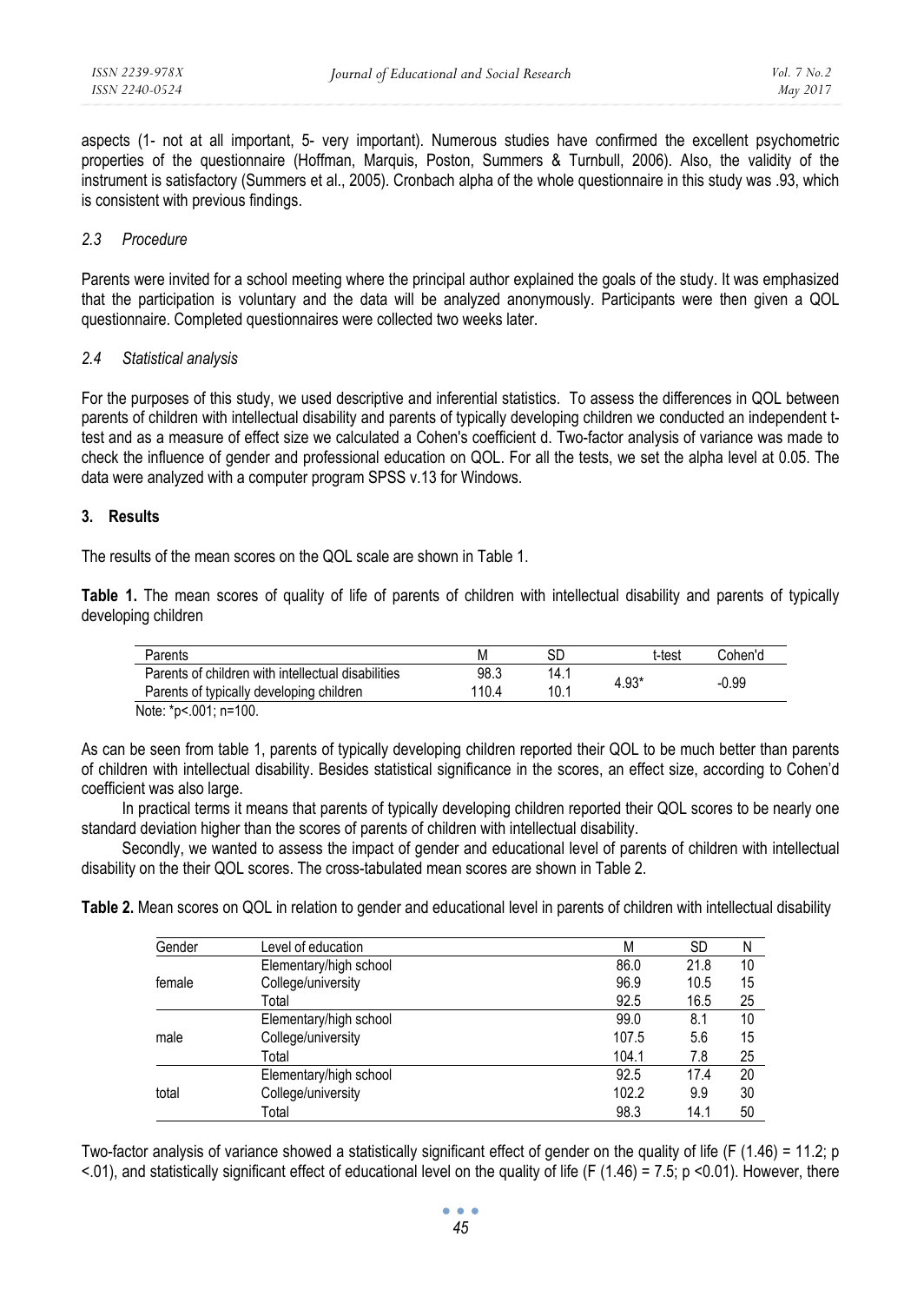was no statistically significant interaction of gender and educational level on the QOL (F (1.46) = 0.2;  $p = 0.74$ ). As can be seen form table 2, fathers had a better QOL than mothers, and parents with a higher level of education had a better quality of life.

## **4. Discussion**

The goal of the present study was to examine the quality of life (QOL) in parents of children with intellectual disability. An additional goal was to assess the effects of gender and educational level on the QOL. The results of this study clearly show that parents of children with intellectual disability report a much lower QOL in comparison with parents of typically developing children. This was an expected finding, as the studies conducted elsewhere revealed the similar pattern. For example, Brown et al. (2006) indicated that parents of children with typical development have a better quality of life than parents of children with developmental disabilities in all domains of quality of life. On the other hand, in a study by Leung and Li-Tsang (2003), the authors found that parents of children with disabilities had lower QOL in the domain of social relationships and environmental support but not in the domain of physical and psychological health. Other studies have found a profile of differences in all QOL domains between the groups of parents (Juhásová, 2015). In addition to reduced QOL, parents of children with intellectual disabilities report higher levels of depression and anxiety (Gallagher et al., 2008).

It is important to note inherent difficulties in comparing the QOL across studies as the methodology was not the same. However, the results can give us some indications as to where the differences are. QOL is affected by many factors. We already mentioned that social supports can play a positive role in increasing one's QOL. Family's QOL is dependent on the supports among family members (Meral et al., 2013), so keeping good relationships between family members is of the utmost importance.

In relation to the effects of gender and educational level of parents, we also confirmed the existing findings. Mothers of children with intellectual disabilities reported lower QOL than fathers, and the same goes for parents with lower educational level. Kazmi, Perveen, Karamat & Khan (2014) reported a lower quality of life of mothers of children with disabilities and the more frequent depression in mothers than in fathers. Mothers of children with other forms of disabilities also have lower QOL. Romeo et al. (2010) found that the QOL of mothers of children with cerebral palsy is lower than fathers'. Also, the publication IASSIDD (2014) states that mothers of children with disabilities are the ones who report increased level of stress and poorer physical and mental health. Dervishaliaj (2013) stated that parents of children with disabilities often feel incompetent and helpless, and this is especially the case for mothers of children. In relation to the educational level, higher education was correlated with higher QOL. Higher education usually means better socio-economic status (SES), so the effect of educational level might be mediated through the influence of SES. Higher income means less exposure to emotional and physical stress and in turn can lead to higher QOL (Ross, & van Willingen (1997). Higher educational level has a positive impact on QOL in both mothers and fathers.

The results of this study can have large practical implications. As many studies have previously demonstrated, stronger social support leads to better QOL. Croatia, as a European Union country, has a lot of room for improvement in this segment. For example, support services for parents of children with disabilities should be established across the country, so the parents in all parts of Croatia have necessary information, advice and support. As is already used in other countries, QOL outcomes can serve as a measure of efficacy of service providers (Schalock, Bonham, & Verdugo, 2008). Parents should be provided with individual and group support in coping with the everyday challenges. Individual counseling will help them in development of competences for parental role and empower them to advocate for the rights of their children. As the mothers are more vulnerable in this sense, they should be a priority for support provision. The position of mothers can be facilitated with additional financial resources from the state, which will help in getting a better childcare and better child treatments. Mothers should also have some benefits regarding their employment status in the sense of flexible working hours. Society as a whole should recognize the efforts mothers make in supporting their children with disabilities. Higher QOL of parents will almost certainly mean higher QOL of people with disabilities.

Let us finally mention some of the limitations of this study. Due to the small sample size, we should be cautious in generalizing these results for all parents in Croatia. Next, we used only a total score of QOL scale as the outcome variable. It would be useful and informative to evaluate the QOL profiles across the five QOL scale domains. QOL should be in the central focus of studies regarding the quality of support programs for both people with disabilities and their families.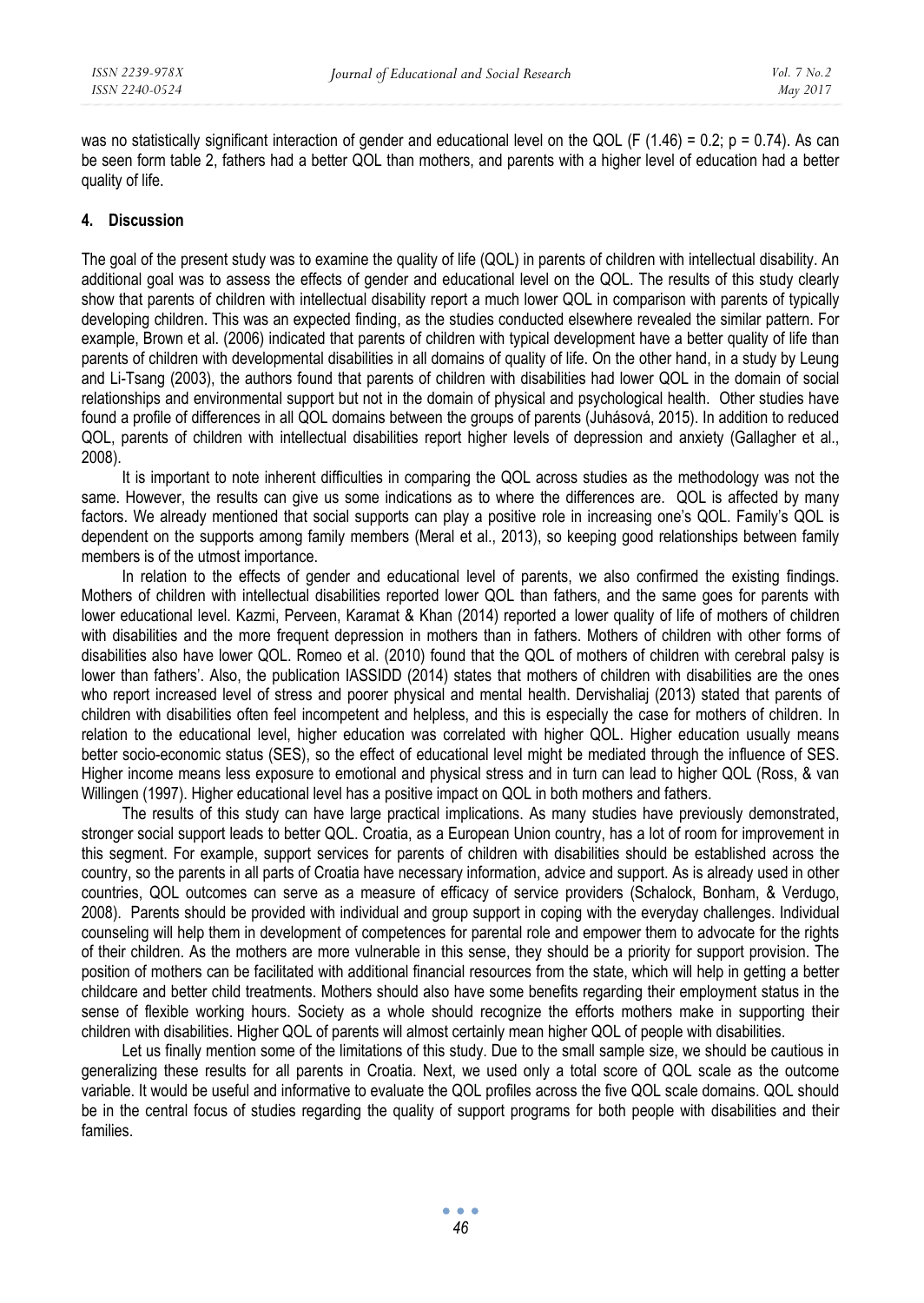## **References**

- Aras, I. (2014). The quality of life of parents of children with hearing impairments and speech. Doctoral thesis. Zagreb University School of Medicine in Zagreb.
- Beach Center on Disabilities. (2006). Family Quality of Life Scale. Beach Center on Disabilities, Lawrence, KS, USA.
- Bristol, M. M., Gallagher, J. J., & Schopler, E. (1988). Mothers and fathers of young developmentally disabled and nondisabled boys: Adaptation and spousal support. *Developmental Psychology*, *24*(3), 441-451.
- Brown, R.I., MacAdam-Crisp, J., Wang, M., Iarocci, G. (2006). Family quality of life when there is a child with a developmental disability. *Journal of Policy and Practice in Intellectual Disabilities, 3* (4), 238-245.
- Brown, R. I., Schalock, R. L., & Brown, I. (2009). Quality of life: Its application to persons with intellectual disabilities and their families— Introduction and overview. *Journal of Policy and Practice in Intellectual Disabilities*, *6*(1), 2-6.
- Chiu, Ch.-Y. (2013). Family needs and family quality of life for Taiwanese families of children with intellectual disability and development delay. Doctoral thesis. Kansas University.
- Chou, Y.C., Pu, C., Kroger, T. (2008). Caring, employment and QOL: a comparison of employed and non-employed mothers of adults with ID. The 5th East Asian Social Policy Conference Welfare Reform and East Asia: Meeting the Needs of Social Change, Economic Competitiveness and Social Justice.
- Dervishaliaj, E. (2013). Parental stress in families of children with disabilities: A literature review*. Journal of Educational and Social Research, 3* (7), 579 – 584.
- Felce, D., Perry, J. (1995). Quality of Life: A contribution to its definition and measurement. *Research and Developmental Disabilities, 16* (1), 51-74.
- Gallagher, S., Phillips, A.C., Oliver, C. Carroll, D. (2008). Predictors of Psychological Morbidity and Parents of Children with Intellectual Disability. *Journal of Pediatric Psychology, 33* (10).
- Hoffman, L., Marquis, J., Poston, D. Summers, J. A., Turnbull, A. (2006). Assessing Family Outcomes: Psychometric Evaluation of the Beach Center Family Quality of Life Scale. *Journal of Marriage and Family, 68* (4), 1069-1083.
- Hu, X., Wang, M., Fei, X. (2011). Family quality of life of Chinese families of children with intellectual disabilities. *Journal of Intellectual Disability Research, 56* (1), 30-44.
- IASSIDD International Association for the Scientific Study of Intellectual and Developmental Disabilities (2014). Families supporting a child with intellectual or developmental disabilities: the current state of knowledge. *Journal of Applied Research in Intellectual Disabilities, 27* (5), 420- 438th
- Jones, J., Passey, J. (2005). Family adaptation, coping and resources: Parents of children with developmental disabilities and behavior problems. *Journal of Developmental Disabilities, 11* (1), 31-46.
- Juhásová, A. (2015). Comparison of quality of life of families with children with disability and families with children without disability. *Procedia - Social and Behavioral Sciences, 174*, 3378-3384.
- Kazmi, S.F., Perveen, S., Karamat, S., Khan, A.B. (2014). Depression and quality of life of parents of disabled children. *Annals of Pakistan Institute of Medical Sciences, 10* (3), 125-127.
- Leung, C.Y.S., Li-Tsang, C.W.P. (2003). Quality of life of parents who have children with disabilities. *Hong Kong Journal of Occupational Therapy, 13*, 19-24.
- Leutar, Z., Oršulić, V. (2015). The link between social support and some aspects of parenting in families with children with disabilities. *Journal of Social Policy, 22* (2), 153-176.
- Lin, J.D., Hu, J., Yen, C.F., Hsu, S.W., Lin, L.P., Loh, C.H., et. al. (2009). Quality of life and caregivers of children and adolescents with intellectual disabilities: use of WHOQOL-BREF survey. *Research in Developmental Disabilities, 30* (6), 1448-1458.
- Mactavish, J. B., MacKay, K. J., Iwasaki, Y., & Betteridge, D. (2007). Family caregivers of individuals with intellectual disability: Perspectives on life quality and the role of vacations. *Journal of Leisure Research*, *39*(1), 127-155.
- Memisevic, H., Hadzic, S., Biscevic, I. I., & Mujkanovic, E. (2017). Quality of life of people with disabilities in Bosnia and Herzegovina–is there a moderating effect of the health status? *Scandinavian Journal of Disability Research*, in press.
- Meppelder, M., Hodes, M., Kef, S., & Schuengel, C. (2015). Parenting stress and child behaviour problems among parents with intellectual disabilities: the buffering role of resources. *Journal of Intellectual Disability Research*, *59*(7), 664-677.
- Meral, B.F., Cavkaytar, A., Turnbull, A.P., Wang, M. (2013). Family quality of life of Turkish families who have children with intellectual disabilities and autism. *Research and Practice for Persons with Severe Disabilities, 38* (4), 233-246.
- Park, J., Turnbull, A.P., Turnbull, H.R. (2002). Impacts of poverty on quality of life in families of children with disabilities. *The Council for Exceptional Children, 68* (2), 151-170.
- Romeo, D.M., Cioni, M. Distefano, A. Battaglia, L. R. Costanzo, L., Ricci, D., et al. (2010). Quality of life and parents of children with cerebral palsy: is it influenced by the child's behavior. *Neuropediatrics, 41* (3), 121-126.
- Ross, C.E., Van Willingen, M. (1997). Education and the subjective quality of life. *Journal of Health and Social Behavior, 38* (3), 275- 297.
- Schalock, R. L. (2000). Three decades of quality of life. *Focus on autism and other developmental disabilities*, *15*(2), 116-127.
- Schalock, R. L., Bonham, G. S., & Verdugo, M. A. (2008). The conceptualization and measurement of quality of life: Implications for program planning and evaluation in the field of intellectual disabilities. *Evaluation and program planning*, *31*(2), 181-190.
- Singer, L., & Farkas, K. J. (1989). The impact of infant disability on maternal perception of stress. *Family Relations*, 444-449.
- Stainton, T., & Besser, H. (1998). The positive impact of children with an intellectual disability on the family. *Journal of Intellectual and*